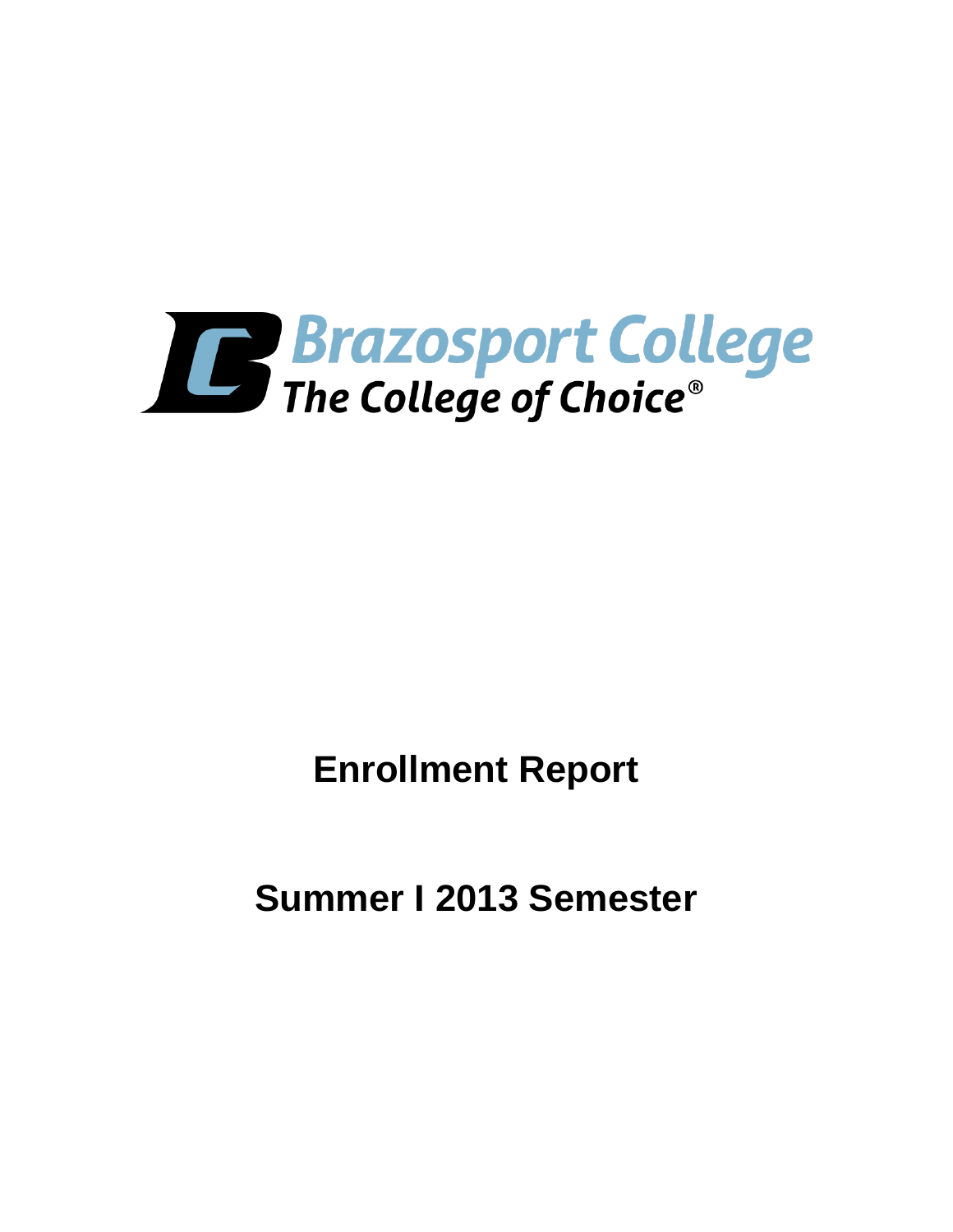# **Enrollment Report – Summer I 2013 Table of Contents**

| Table 15B Enrollment by Department/Academic ProgramPage 8 |  |
|-----------------------------------------------------------|--|
|                                                           |  |
|                                                           |  |
|                                                           |  |
|                                                           |  |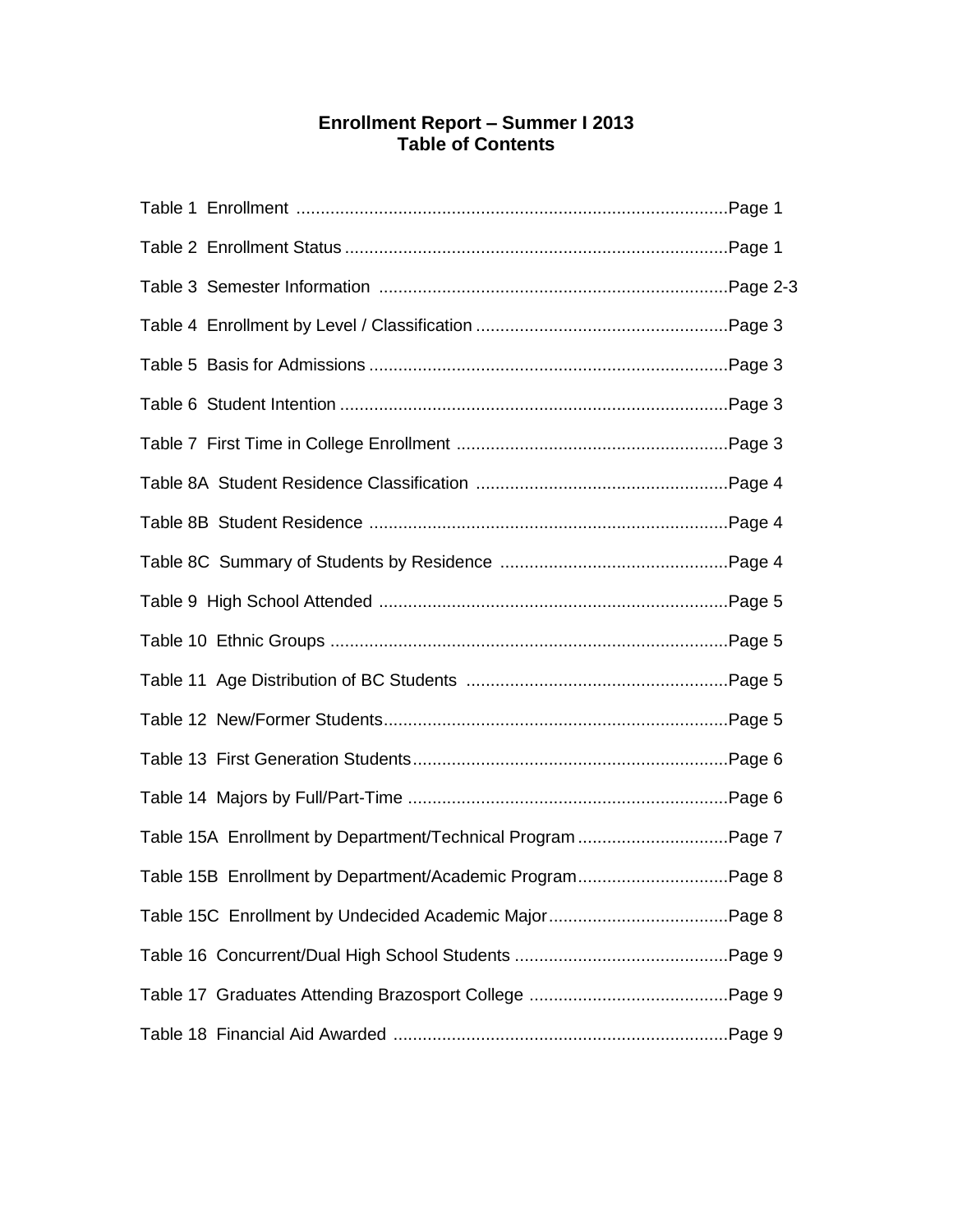# **Enrollment Report Summer I 2013**

#### **Table 1 Enrollment**

#### **Credit Program**

| Campus – Regular Students            |       |
|--------------------------------------|-------|
| Flexible Entry (10 Duplicated)       | nr    |
| <b>Total Enrolled (Unduplicated)</b> | 2.022 |

#### **Non-Credit Program**

Total Enrolled (From 5/09/13 – 7/09/13) 191

#### **Total Headcount**

| Credit Program     | 2.010          |
|--------------------|----------------|
| Non-credit Program | 191            |
| Grand Total        | ∍∩מ פ<br>C.ZU. |

#### **Full-time Student Equivalent**

Full-time student equivalent (FTSE) 2,056.8 Found by dividing total credit hours (10,284) by 5

**Table 2**

#### **Enrollment Status Part-Time / Full-Time**

| ------------------ |                  |            |       |       |
|--------------------|------------------|------------|-------|-------|
|                    | <b>Full-Time</b> | Part-Time* | Total | %     |
| Male               | 425              | 534        | 959   |       |
| Female             | 438              | 613        | 1,051 | 52.3  |
| Total              | 863              | ,147       | 2,010 | 100.0 |
| $\frac{0}{0}$      | 42.9             | 57.1       | 100.0 | 100.0 |

\*Part-Time – Less than 5 semester hours in summer semester.

# **Enrollment Status Day Student / Night Student**

|                          | No.   | %    |
|--------------------------|-------|------|
| Day                      | 696   | 34.6 |
| Night                    | 668   | 33.2 |
| Both Day / Night         | 192   | 9.6  |
| <b>Distance Learning</b> | 454   | 22.6 |
| Total                    | 2,010 | 100. |

Note: Since distance learning classes are not classified as "Day" or "Night" classes, students enrolled in distance learning classes as well as traditional "day" or "night" classes are classified as day, night or both day/night students by their "majority" enrollment in these classes. Therefore, it is possible that distance learning students are included in the Day, Night and Both Day/Night totals if they are taking these traditional classes along with a distance learning class. However, students taking only distance learning classes will be classified as only distance learning students.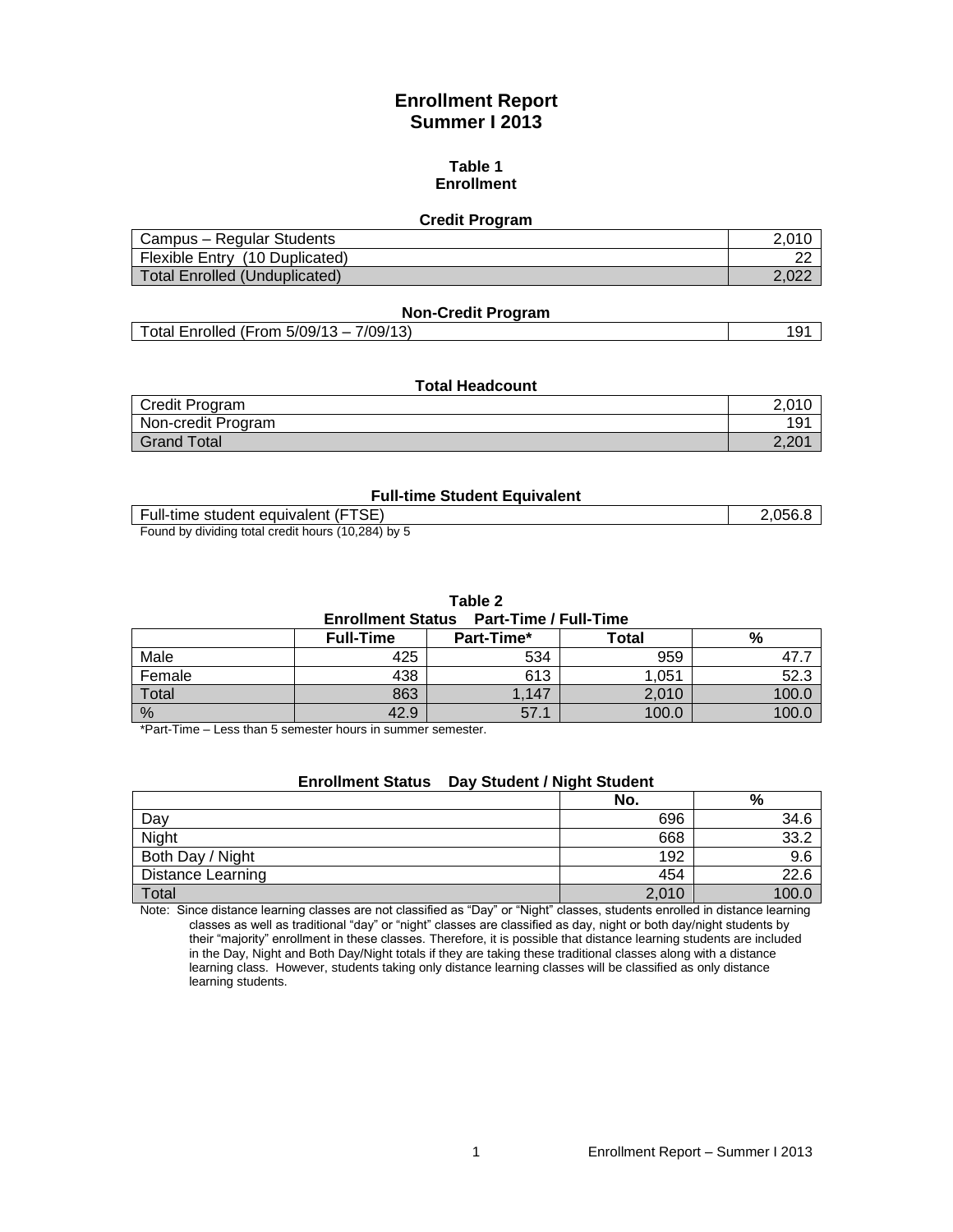## **Table 3 Semester Information**

| <b>Headcount</b>                                                        |         |       |                |  |
|-------------------------------------------------------------------------|---------|-------|----------------|--|
| <b>Flexible Entry</b><br>$\tau$ otal<br><b>State Reports</b><br>Regular |         |       |                |  |
| 2.010                                                                   | מה<br>ے | 2.032 | ימה מ<br>Z.UJZ |  |

| <b>Semester Credit Hours</b> |                                        |          |            |               |
|------------------------------|----------------------------------------|----------|------------|---------------|
|                              | <b>Vocational-</b><br><b>Technical</b> | Academic | <b>BAT</b> | <b>Totals</b> |
| Regular                      | 2,227                                  | 7,587    | 342        | 10,156        |
| <b>Flexible Entry</b>        | 128                                    |          |            | 128           |
| Total                        | 2,355                                  | 7,587    | 342        | 10,284        |
|                              |                                        |          |            |               |
| In-District                  | 2,317                                  | 7,443    | 342        | 10,102        |
| Out-of-District              | 38                                     | 144      |            | 182           |
| Totals                       | 2,355                                  | 7,587    | 342        | 10,284        |

1 **OTALS** 1 **Note:** In / Out-of-District status is determined by where a course is taught.

#### **Semester Contact Hours**

|                       | <b>Vocational-</b><br><b>Technical</b> | Academic | BAT   | Totals  |
|-----------------------|----------------------------------------|----------|-------|---------|
| Regular               | 60,640                                 | 136,208  | 5.472 | 202,320 |
| <b>Flexible Entry</b> | 2.944                                  |          |       | 2.944   |
| Total                 | 63.584                                 | 136,208  | 5.472 | 205,264 |

| In-District     | 62,816 | 122.<br>744<br>ٻ | .472  | 202.032 |
|-----------------|--------|------------------|-------|---------|
| Out-of-District | 768    | 2,464            |       | 3,232   |
| <b>Totals</b>   | 63,584 | 136,208          | 5.472 | 205,264 |

Note: In / Out-of-District status is determined by where a course is taught.

# **Semester Credit Hours**

| <b>By Student Tuition Residency Code</b> |                                        |                   |               |
|------------------------------------------|----------------------------------------|-------------------|---------------|
|                                          | <b>Vocational-</b><br><b>Technical</b> | Academic -<br>BAT | <b>Totals</b> |
| In-District                              | 1.429                                  | 5.255             | 6,684         |
| Out-of-District                          | 926                                    | 2.674             | 3.600         |
| <b>Totals</b>                            | 2,355                                  | 7.929             | 10,284        |

Note: BAT hours are included in Academic credit hours.

#### **Semester Contact Hours By Student Tuition Residency Code**

|                 | <b>Vocational-</b><br><b>Technical</b> | Academic -<br>BAT | <b>Totals</b> |
|-----------------|----------------------------------------|-------------------|---------------|
| In-District     | 35.377                                 | 96.144            | 131.521       |
| Out-of-District | 28.207                                 | 45,536            | 73,743        |
| <b>Totals</b>   | 63.584                                 | 141.680           | 205,264       |

Note: BAT hours are included in Academic contact hours.

#### **Distance Learning Semester Contact Hours**

| ___________________ |                |  |
|---------------------|----------------|--|
| Internet            | 49,488         |  |
| <b>VCT</b>          | റ റററ<br>z.jzu |  |
| <b>Total</b>        | 51,808         |  |

Note: These contact hour totals do not include hybrid / blended course hours.

The distance learning contact hours are included in semester contact hours.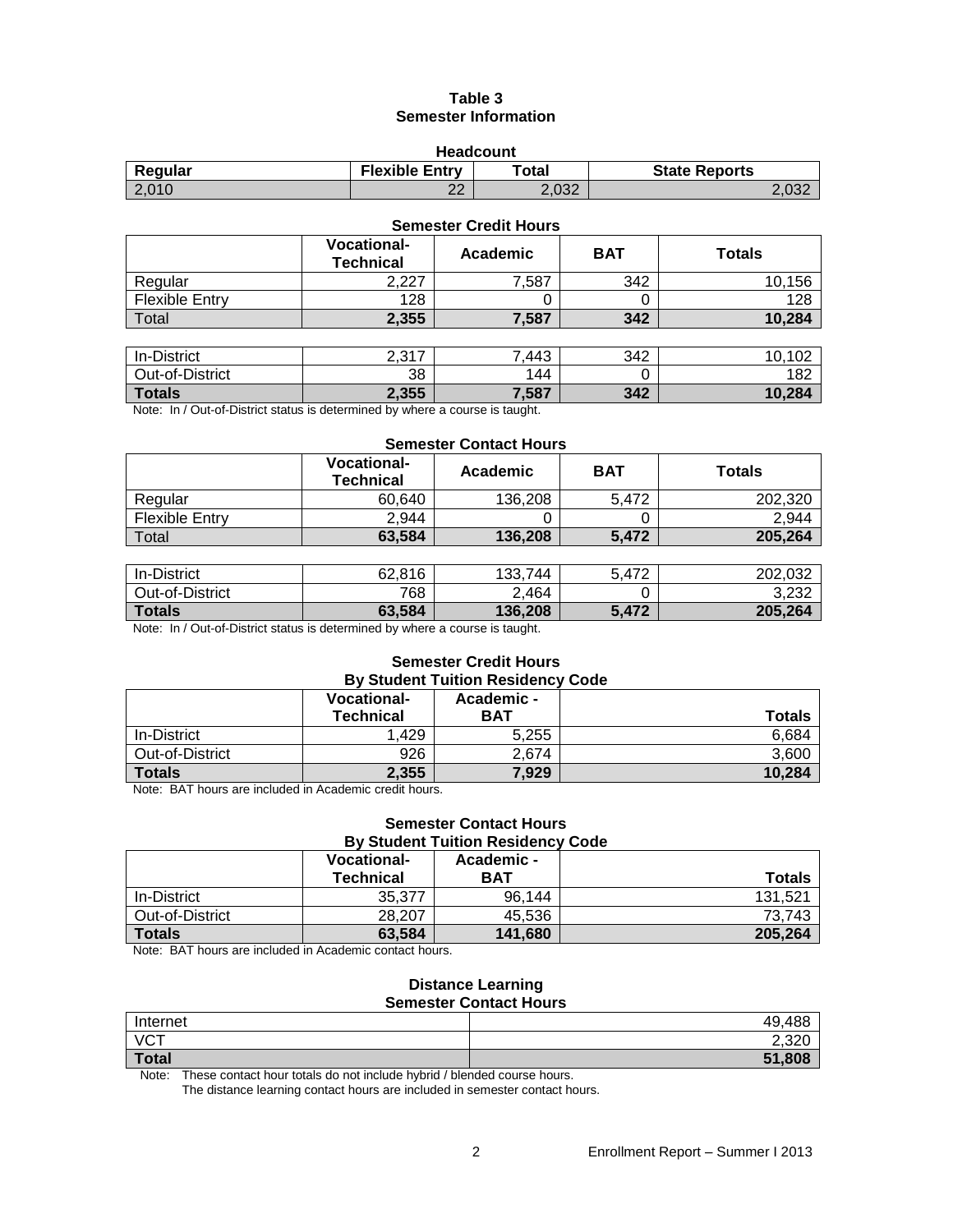#### **Table 3 Semester Information Contact hours** *NOT* **funded**

| Developmental Hours               | 468   |
|-----------------------------------|-------|
| Academic Hours (Three-peat rule)  | 3.680 |
| Technical Hours (Three-peat rule) | 96    |
| Total                             | 4 244 |

| <b>Enrollment by Level / Classification</b> |      |        |       |       |  |  |
|---------------------------------------------|------|--------|-------|-------|--|--|
|                                             | Male | Female | Total | %     |  |  |
| Freshman: First Yr (less than 24 hours)     | 467  | 493    | 960   | 47.8  |  |  |
| Sophomore: Second Yr (24-59 hours)          | 321  | 377    | 698   | 34.7  |  |  |
| Unclassified (60 or more hours)             | 171  | 181    | 352   | 17.5  |  |  |
| <b>Total</b>                                | 959  | 1051   | 2,010 | 100.0 |  |  |

**Table 4**

## **Table 5**

## **Basis for Admissions for Student Body**

|                             | No.   | %    |
|-----------------------------|-------|------|
| <b>High School Graduate</b> | 74    |      |
| Individual Approval         | 232   |      |
| G.E.D.                      | 27    | 1.3  |
| <b>Former Student</b>       | 1,589 | 79.1 |
| College Transfer            | 88    | 4.4  |
| Total                       | 2,010 |      |

#### **Table 6 Student Intention Why Students Attend Brazosport College**

| ◡     |       |
|-------|-------|
| No.   | %     |
| ◠     | 0.1   |
| 870   | 43.3  |
| 293   | 14.6  |
| 572   | 28.5  |
| 9     | 0.4   |
| 26    | 1.3   |
| 237   | 11.8  |
| 2.010 | 100.0 |
|       |       |

#### **Table 7 First Time in College Enrollment**

| <b>THOL THIS IN OURGE ENTUINGER</b> |     |      |  |  |
|-------------------------------------|-----|------|--|--|
|                                     | No. | %    |  |  |
| Male                                | 99  |      |  |  |
| Female                              | 85  | 46.2 |  |  |
| Total                               | 184 |      |  |  |

Note: FTIC excludes transfer students.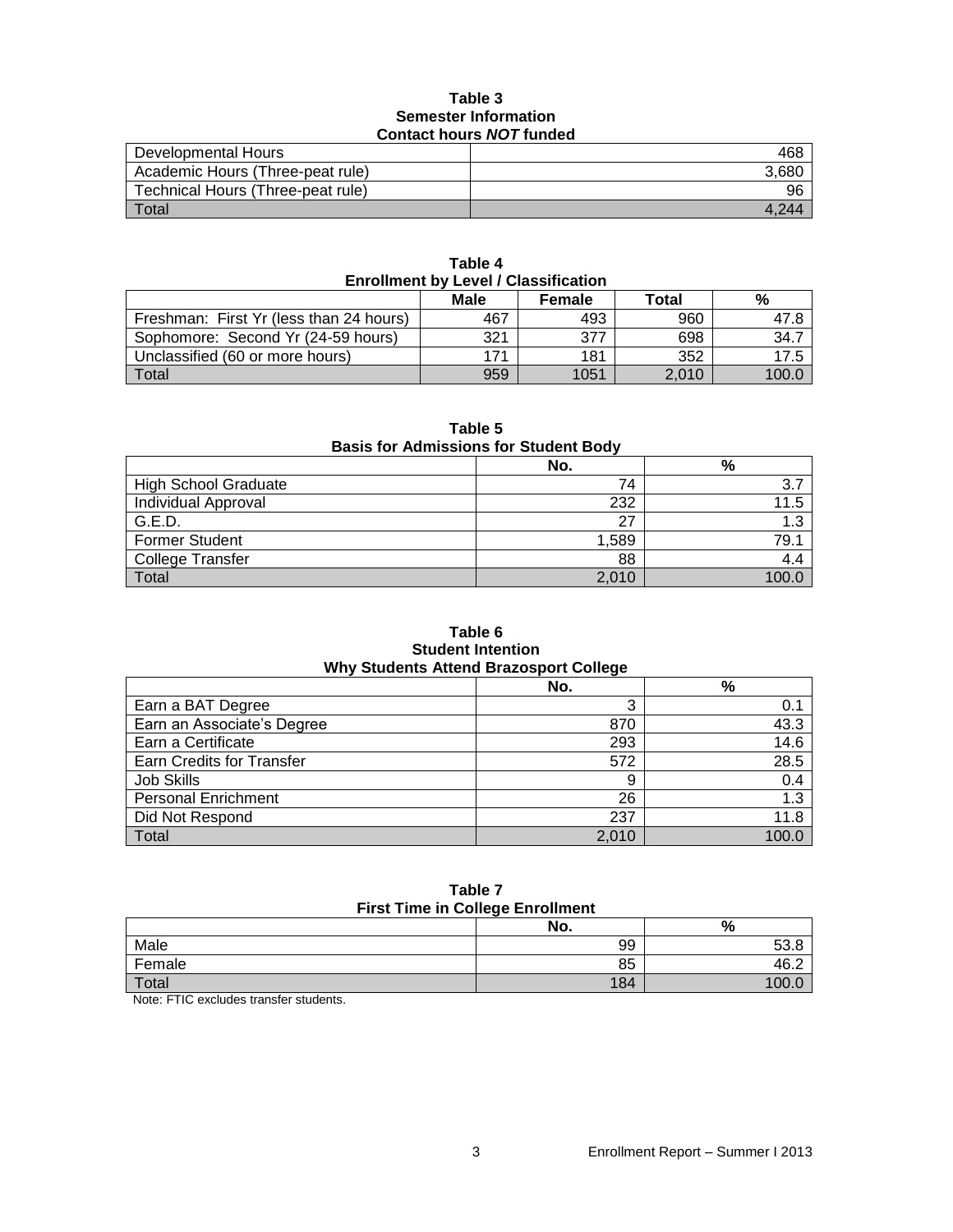| <b>Student Residence Classification</b> |       |       |  |  |
|-----------------------------------------|-------|-------|--|--|
|                                         | No.   | %     |  |  |
| In-District                             | 1,351 | 67.2  |  |  |
| Out-of-District                         | 648   | 32.2  |  |  |
| Out-of-State                            | 10    | 0.5   |  |  |
| Foreign                                 |       | 0.G   |  |  |
| Total                                   | 2,010 | 1ሰሰ በ |  |  |

## **Table 8A Student Residence Classification**

## **Table 8B Student Residence**

| <b>City</b>            | No.   | $\%$  |
|------------------------|-------|-------|
| Angleton               | 264   | 13.1  |
| <b>Brazoria</b>        | 126   | 6.3   |
| Clute                  | 319   | 15.9  |
| Danbury                | 18    | 0.9   |
| Freeport               | 241   | 12.0  |
| Lake Jackson           | 799   | 39.8  |
| Sweeny                 | 66    | 3.3   |
| West Columbia          | 58    | 2.9   |
| <b>Other Residence</b> | 119   | 5.9   |
| <b>Total Students</b>  | 2,010 | 100.0 |

**Table 8C Summary of Students by Residence**

| <b>Residence</b>        | No.            | $\%$   | <b>Residence</b> | No.            | %       |
|-------------------------|----------------|--------|------------------|----------------|---------|
| <b>Brazoria County</b>  | 1,924          | 95.72% | Alabama          | 1              | .05%    |
| <b>Burnet County</b>    |                | .05%   | California       | $\overline{2}$ | .10%    |
| Denton County           | 1              | .05%   | Louisiana        | $\overline{2}$ | .10%    |
| Fort Bend County        | 5              | .25%   | Michigan         | 1              | .05%    |
| <b>Galveston County</b> | 12             | .60%   | Missouri         | 1              | .05%    |
| <b>Grimes County</b>    | 1              | .05%   | Oklahoma         | 1              | .05%    |
| <b>Guadalupe County</b> | 1              | .05%   | Oregon           | 1              | .05%    |
| <b>Harris County</b>    | 8              | .40%   | Pennsylvania     | 1              | .05%    |
| <b>Hildalgo County</b>  | 1              | .05%   |                  |                |         |
| Matagorda County        | 36             | 1.79%  | Mexico           | 1              | .05%    |
| <b>McLennan County</b>  | 1              | .05%   | <b>Total</b>     | 2,010          | 100.00% |
| <b>Midland County</b>   | 1              | .05%   |                  |                |         |
| Refugio County          | 1              | .05%   |                  |                |         |
| <b>Tarrant County</b>   | $\overline{2}$ | .10%   |                  |                |         |
| <b>Travis County</b>    | $\overline{2}$ | .10%   |                  |                |         |
| <b>Wharton County</b>   | $\overline{2}$ | .10%   |                  |                |         |

| <b>Residence</b>   | No.   | %      | <b>Residence</b> | No.            | %       |
|--------------------|-------|--------|------------------|----------------|---------|
| ria County         | 1,924 | 95.72% | Alabama          |                | .05%    |
| t County           |       | .05%   | California       | 2              | .10%    |
| n County           |       | .05%   | Louisiana        | $\overline{2}$ | .10%    |
| <b>Bend County</b> | 5     | .25%   | Michigan         |                | .05%    |
| ston County        | 12    | .60%   | Missouri         |                | .05%    |
| es County          |       | .05%   | Oklahoma         |                | .05%    |
| alupe County       |       | .05%   | Oregon           |                | .05%    |
| Gounty             | 8     | .40%   | Pennsylvania     |                | .05%    |
| go County          |       | .05%   |                  |                |         |
| gorda County       | 36    | 1.79%  | Mexico           | 1              | .05%    |
| nnan County        | 1     | .05%   | <b>Total</b>     | 2,010          | 100.00% |

Includes students that pay C & D coded tuition.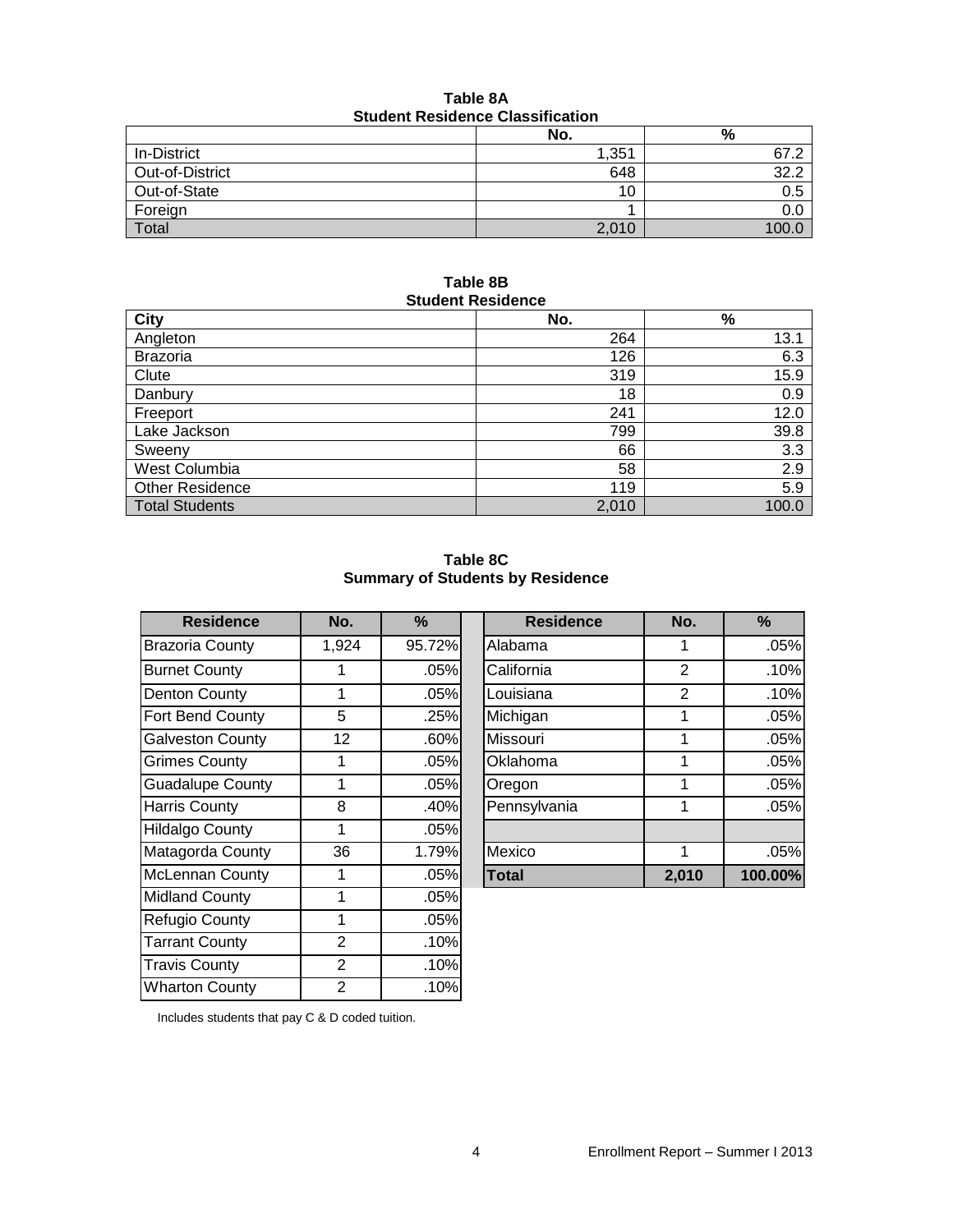| <b>HIGHL</b> OCHOOL ALLOHUGU       |       |       |  |  |
|------------------------------------|-------|-------|--|--|
| <b>School</b>                      | No.   | $\%$  |  |  |
| Angleton                           | 214   | 10.6  |  |  |
| <b>Brazosport</b>                  | 230   | 11.4  |  |  |
| <b>Brazosport Christian School</b> | 13    | 0.6   |  |  |
| <b>Brazoswood</b>                  | 757   | 37.7  |  |  |
| Columbia                           | 139   | 6.9   |  |  |
| Danbury                            | 17    | 0.8   |  |  |
| Sweeny                             | 108   | 5.4   |  |  |
| <b>Other Schools</b>               | 335   | 16.7  |  |  |
| No School Assigned                 | 197   | 9.8   |  |  |
| <b>Total Students</b>              | 2,010 | 100.0 |  |  |

**Table 9 High School Attended**

**Table 10**

| <b>Ethnic Groups</b>             |       |       |  |  |
|----------------------------------|-------|-------|--|--|
| Race                             | No.   | $\%$  |  |  |
| White                            | 1,155 | 57.5  |  |  |
| <b>Black</b>                     | 161   | 8.0   |  |  |
| Hispanic                         | 642   | 31.9  |  |  |
| Asian                            | 32    | 1.6   |  |  |
| American Indian / Alaskan Native |       | 0.3   |  |  |
| Non-Resident Alien               | 0     | 0.0   |  |  |
| Native Hawaiian / Other Pacific  | 0     | 0.0   |  |  |
| Islander                         |       |       |  |  |
| Race Unknown                     | 13    | 0.6   |  |  |
| Total                            | 2.010 | 100.0 |  |  |

## **Table 11 Age Distribution of BC Students**

|                         | $1.9$ - $-1.0$ $-1.0$ and $-1.0$ $-1.0$ $-1.0$ |       |
|-------------------------|------------------------------------------------|-------|
| Age                     | No.                                            | $\%$  |
| Under 18                | 406                                            | 20.2  |
| $18 - 21$               | 658                                            | 32.7  |
| 22-25                   | 296                                            | 14.7  |
| 26-29                   | 189                                            | 9.4   |
| 30-37                   | 259                                            | 12.9  |
| 38 and above            | 202                                            | 10.0  |
| Total                   | 2,010                                          | 100.0 |
| $= 24.5$<br>Average Age |                                                |       |

Median Age  $= 21.0$ 

#### **Table 12 New / Former Students**

| <b>INGM / I QUILICI QUUCHUS</b> |      |
|---------------------------------|------|
| No.                             | %    |
| 752                             |      |
| 258                             |      |
| 2,010                           |      |
|                                 | $ -$ |

Note: \*Indicates students new to Brazosport College--includes transfer students.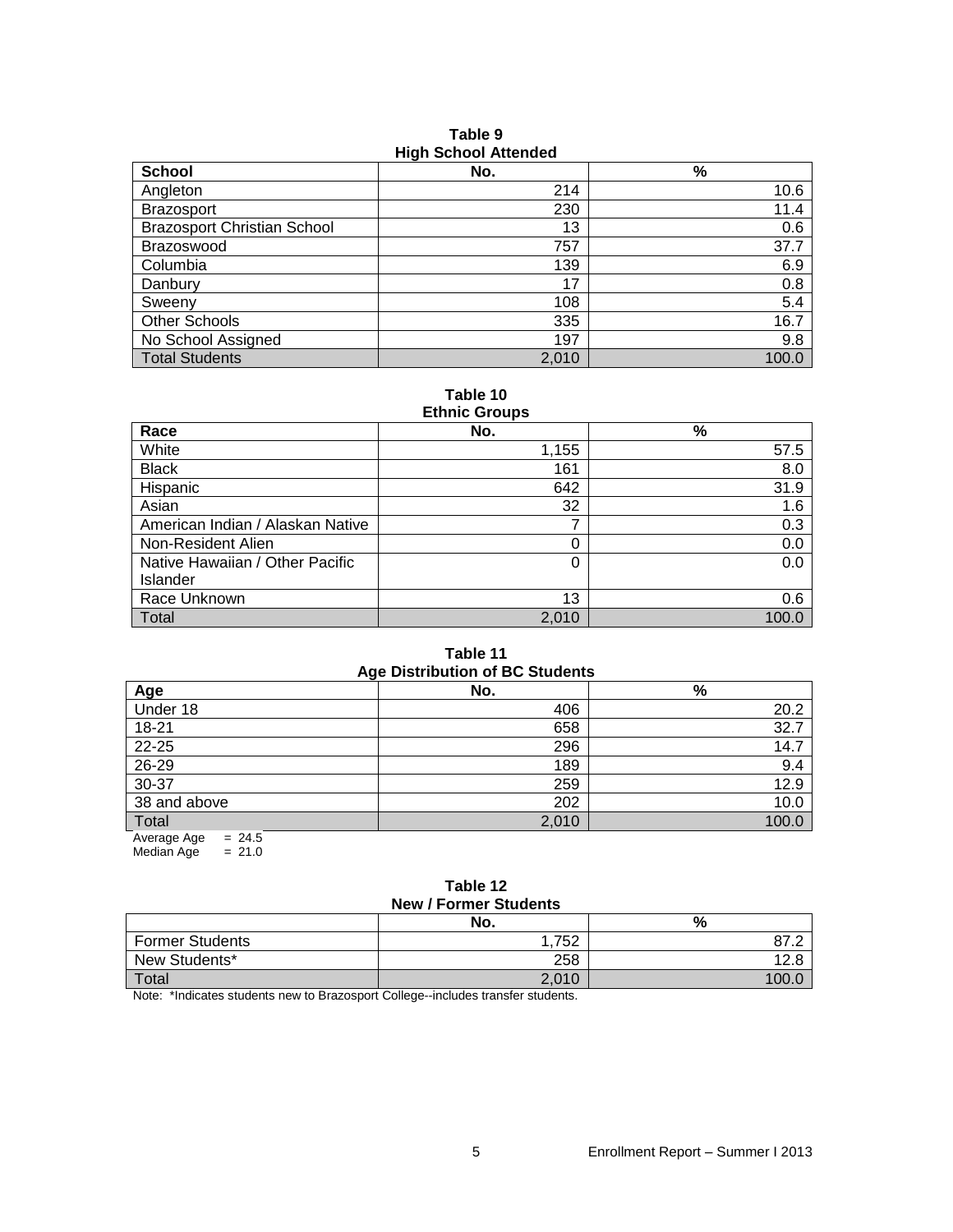#### **Table 13 First Generation Students**

|                                 | .  99 9 |      |
|---------------------------------|---------|------|
|                                 | No.     | %    |
| <b>First Generation Student</b> | 118     | 45.  |
| Not First Generation Student    | 65      | 25.2 |
| No response in mother's or      | 75      | 29.1 |
| father's education level        |         |      |
| Total                           | 258     |      |

Note: First generation students include only new students.

A first generation student is defined by both parents' education level below a Baccalaureate Degree.

#### **Table 14 Majors by Full / Part-Time**

#### **Academic**

|       | No. | %                            |
|-------|-----|------------------------------|
| Full  | 243 | $\sqrt{2}$<br>$\sim$<br>43.U |
| Part  | 322 | $-1$<br>07.U                 |
| Total | 565 | 100.                         |

#### **Vocational - Technical**

|       | No. | %           |
|-------|-----|-------------|
| Full  | 296 | -<br>.      |
| Part  | 324 | ro.<br>ວ∠.ວ |
| Total | 620 | 100.L       |

#### **Undecided – Academic**

|       | No. | %                  |
|-------|-----|--------------------|
| Full  | 263 | 35.4               |
| Part  | 479 | 64.6<br>$\epsilon$ |
| Total | 742 | 100                |

Note: The large number of part-time Undecided – Academic majors is due to concurrent / dual credit students.

#### **Bachelor's in Applied Technology**

|                    | No.   | --<br>$\Omega$<br>70 |
|--------------------|-------|----------------------|
| Full               | 61    | 73.5                 |
| Part               | ົດ    | 26.5                 |
| Total              | 83    | 100.C                |
| <b>Grand Total</b> | 2,010 | 100.0                |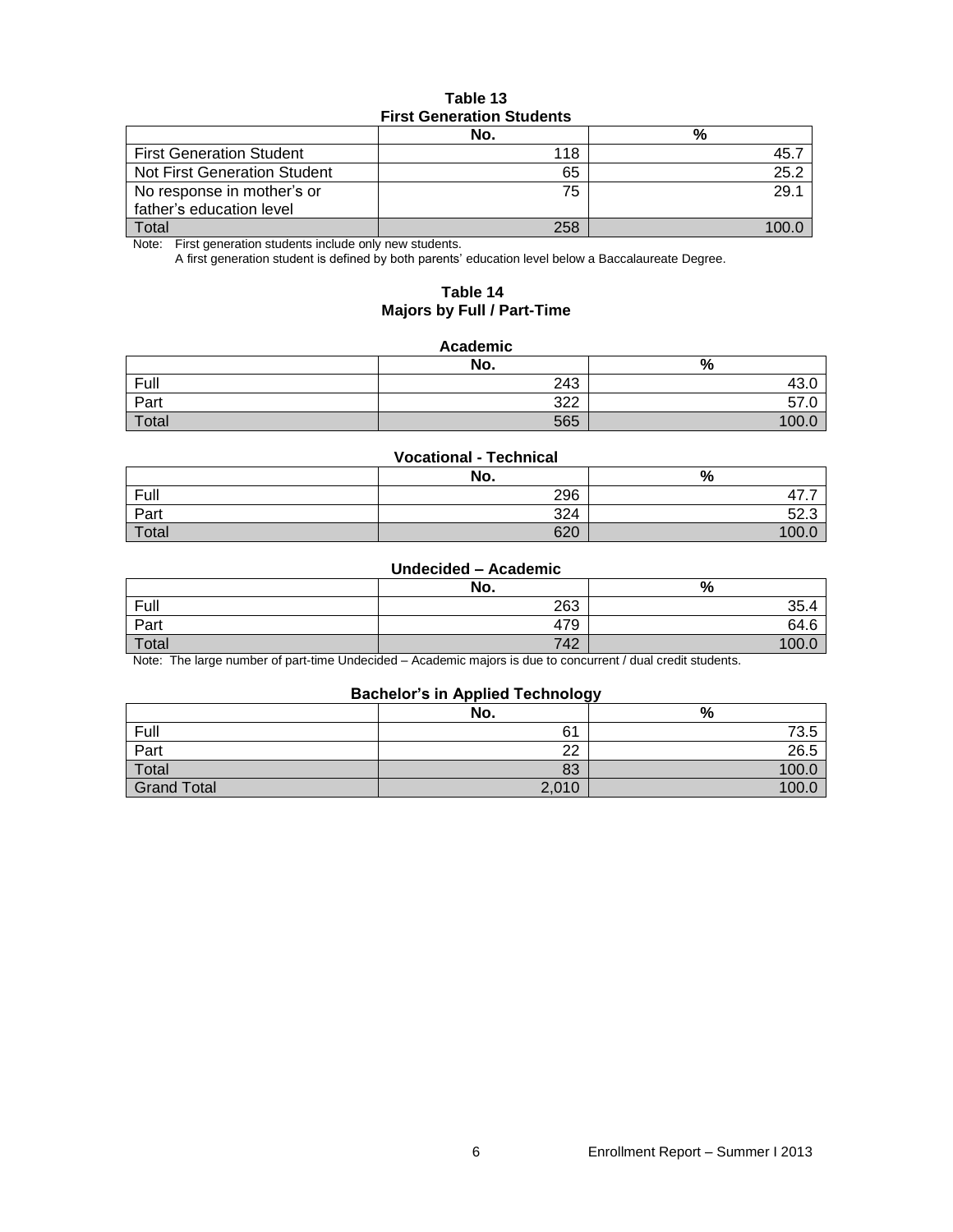# **Table 15A Enrollment by Department**

|              |                                 |                                 | <b>Technical Programs</b>                 |        |                  |             |
|--------------|---------------------------------|---------------------------------|-------------------------------------------|--------|------------------|-------------|
|              | <b>Total</b><br><b>Students</b> | <b>Semester</b><br><b>Hours</b> | <b>Contact</b><br><b>Hours</b><br>Lec/Lab | Co-op  | <b>Practicum</b> | <b>FTSE</b> |
|              |                                 |                                 |                                           |        |                  |             |
| <b>BUSG</b>  | 12                              | 36                              | 576                                       |        |                  | 7.20        |
| <b>CDEC</b>  | 8 <sup>1</sup>                  | 12                              | 1,344                                     | 1,280  |                  | 2.40        |
| <b>CNBT</b>  | 38                              | 57                              | 1,216                                     |        |                  | 11.40       |
| <b>CTEC</b>  | 79                              | 158                             | 3,296                                     |        |                  | 31.60       |
| <b>ELPT</b>  | 62                              | 93                              | 1,984                                     |        |                  | 18.60       |
| <b>ELTN</b>  | 16                              | 24                              | 2,688                                     | 2,560  |                  | 4.80        |
| <b>EMSP</b>  | 30 <sup>°</sup>                 | 54                              | 2,128                                     |        |                  | 10.80       |
| <b>EPCT</b>  | 26                              | 78                              | 1,248                                     |        |                  | 15.60       |
| <b>HART</b>  | 8 <sup>1</sup>                  | 8                               | 128                                       |        |                  | 1.60        |
| <b>HITT</b>  | 22                              | 66                              | 1,056                                     |        |                  | 13.20       |
| <b>INTC</b>  | 55                              | 96                              | 1,904                                     |        |                  | 19.20       |
| <b>MCHN</b>  | 26                              | 39                              | 832                                       |        |                  | 7.80        |
| <b>OSHT</b>  | 78                              | 226                             | 6,496                                     | 3,200  |                  | 45.20       |
| <b>PFPB</b>  | 93                              | 150                             | 7,712                                     | 5,440  |                  | 30.00       |
| <b>PTAC</b>  | 311                             | 745                             | 14,864                                    |        |                  | 149.00      |
| <b>RNSG</b>  | 38                              | 76                              | 1,216                                     |        |                  | 15.20       |
| <b>VNSG</b>  | 74                              | 198                             | 6,624                                     |        |                  | 39.60       |
| <b>WLDG</b>  | 94                              | 195                             | 7,408                                     |        |                  | 39.00       |
| <b>Total</b> | 1,070                           | 2,311                           | 62,720                                    | 12,480 | $\mathbf{0}$     |             |

Note: Enrollment may be duplicated.

FTSE = summer semester hours divided by 5.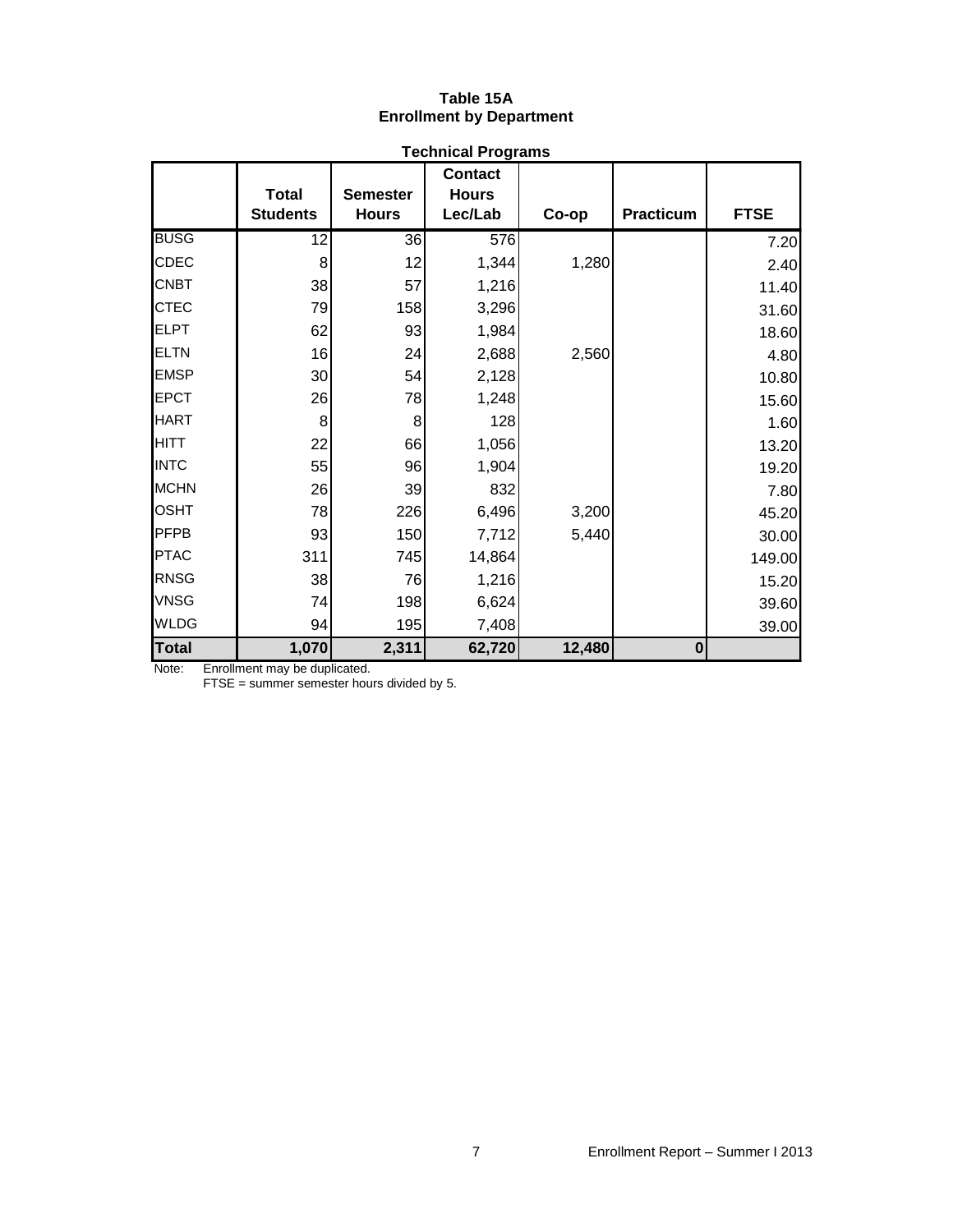|                       |                                 |                                 | <b>Academic Programs</b>                  |          |           |                |
|-----------------------|---------------------------------|---------------------------------|-------------------------------------------|----------|-----------|----------------|
|                       | <b>Total</b><br><b>Students</b> | <b>Semester</b><br><b>Hours</b> | <b>Contact</b><br><b>Hours</b><br>Lec/Lab | Co-op    | Practicum | <b>FTSE</b>    |
| <b>ACCT</b>           | 64                              | 128                             | 2,048                                     |          |           |                |
| <b>ARTS</b>           | 55                              | 165                             | 2,640                                     |          |           | 25.60<br>33.00 |
| <b>BCIS</b>           | 138                             | 276                             | 5,520                                     |          |           | 55.20          |
| <b>BIOL</b>           | 253                             | 525                             | 12,144                                    |          |           | 105.00         |
| <b>CHEM</b>           | 238                             | 476                             | 10,464                                    |          |           | 95.20          |
| <b>DRAM</b>           | 19                              | 24                              | 1,056                                     |          |           | 4.80           |
| <b>ECON</b>           | 68                              | 204                             | 3,264                                     |          |           | 40.80          |
| <b>ENGL</b>           | 275                             | 809                             | 13,072                                    |          |           | 161.80         |
| <b>ENVR</b>           | 40                              | 80                              | 1,920                                     |          |           | 16.00          |
| GOVT                  | 174                             | 522                             | 8,352                                     |          |           | 104.40         |
| <b>HIST</b>           | 207                             | 621                             | 9,936                                     |          |           | 124.20         |
| <b>HUMA</b>           | 45                              | 135                             | 2,160                                     |          |           | 27.00          |
| <b>MATH</b>           | 601                             | 1,453                           | 26,540                                    |          |           | 290.60         |
| <b>MUEN</b>           |                                 |                                 | 64                                        |          |           | 0.20           |
| <b>MUSI</b>           | 61                              | 183                             | 2,928                                     |          |           | 36.60          |
| <b>PHYS</b>           | 80                              | 160                             | 3,840                                     |          |           | 32.00          |
| <b>PSYC</b>           | 316                             | 948                             | 15,168                                    |          |           | 189.60         |
| SOCI                  | 18                              | 54                              | 864                                       |          |           | 10.80          |
| <b>SPAN</b>           | 38                              | 82                              | 1,568                                     |          |           | 16.40          |
| <b>SPCH</b>           | 127                             | 381                             | 6,096                                     |          |           | 76.20          |
| <b>TECA</b>           | 25                              | 48                              | 912                                       |          |           | 9.60           |
| <b>TMGT</b>           | 123                             | 339                             | 5,424                                     |          |           | 67.80          |
| <b>Total</b>          | 2,966                           | 7,614                           | 135,980                                   | $\bf{0}$ | $\bf{0}$  |                |
| Grand<br><b>Total</b> | 4,036                           | 9,925                           | 198,700                                   | 12,480   | $\bf{0}$  |                |

## **Table 15B Enrollment by Department**

Note: Enrollment may be duplicated.

FTSE = summer semester hours divided by 5.

| Table 15C                                     |
|-----------------------------------------------|
| <b>Enrollment by Undecided Academic Major</b> |

| <b>Hegis Code</b> | <b>Maior</b>           | <b>Students</b> |
|-------------------|------------------------|-----------------|
| 6950 & 9996       | □ Undecided – Academic | 742             |